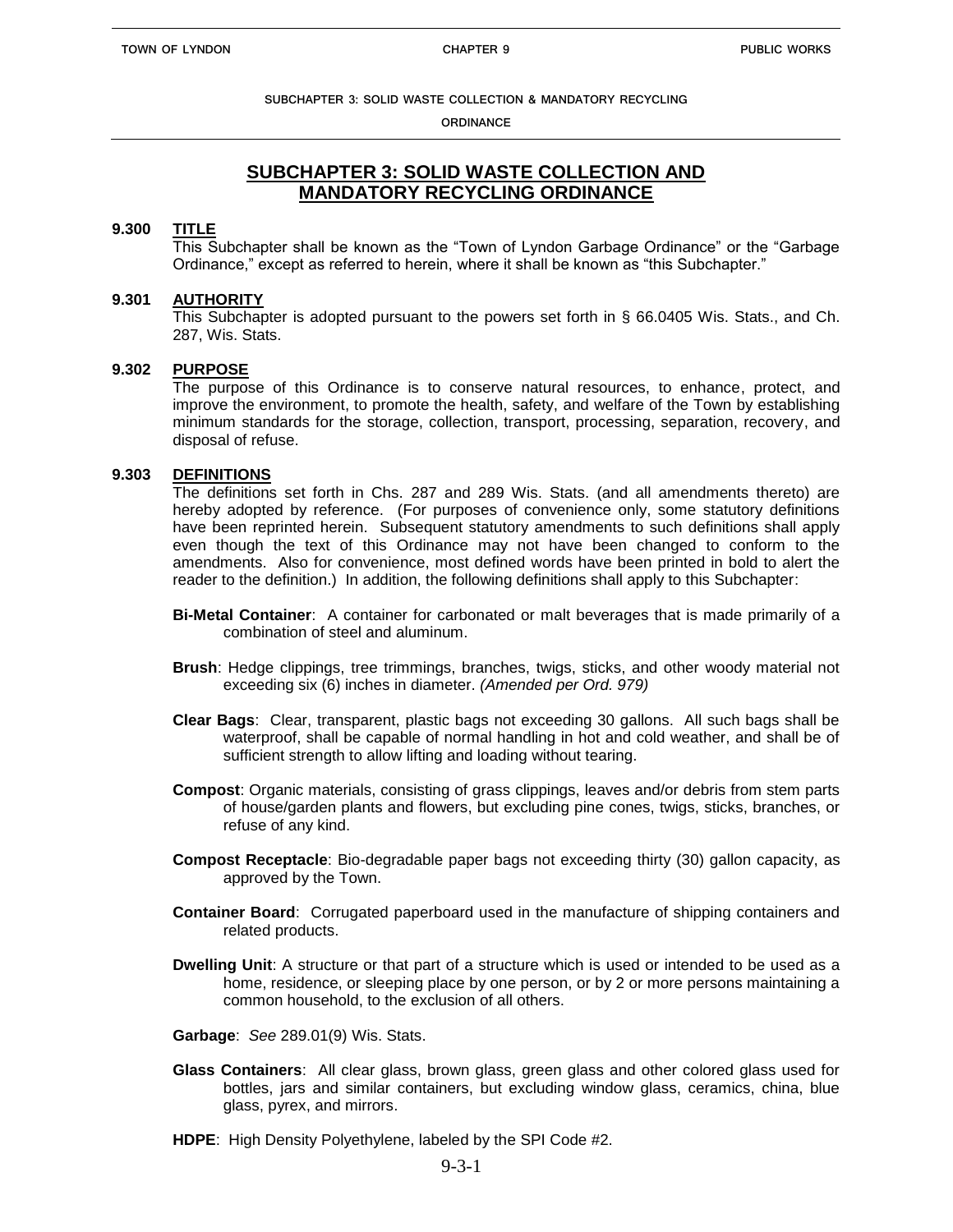#### **ORDINANCE**

- **Industrial Wastes**: Liquid or other wastes resulting from any process of industry, manufacture, trade or business or the development of any natural resource.
- **LDPE**: Low Density Polyethylene, labeled by the SPI Code #4.
- **Magazines**: Magazines and other materials printed on similar paper.
- **Major Appliances**: Residential or commercial air conditioner, clothes dryer, clothes washer, dishwasher, freezer, microwave oven, oven, refrigerator or stove.
- **Newspaper**: Newspaper (excluding inserts on glossy paper) and other materials printed on newsprint, such as telephone books.
- **Office Paper**: High grade printing and writing papers, including (but not limited to) printed white ledger, computer printout paper, notebook paper, typing paper and similar paper. This term does not include newspaper, cardboard, magazines, soiled or wet paper.

**Other Resins or Multiple Resins**: Plastic resins labeled by the SPI Code #7.

**PETE**: Polyethylene Terephthalate, labeled by the SPI Code #1.

- **PP**: Polypropylene, labeled by the SPI Code #5.
- **PS**: Polystyrene, labeled by the SPI Code #6.
- **PVC**: Polyvinyl Chloride, labeled by the SPI Code #3.
- **Plastic Container:** (*See 287*.01(6) Wis. Stats)
- **Post-consumer Waste**: (*See* 287.01(7) Wis. Stats).
- **Recyclable Materials:** Lead acid batteries; major appliances; waste oil; yard waste; aluminum containers; containerboard; foam polystyrene packaging; glass containers; magazines; newspaper; office paper; plastic containers, including those made of PETE, HDPE, PVC, LDPE, PP, PS, and other resins or multiple resins; steel containers; bi-metal containers and waste tires.
- **Refuse**: (*See* 289.01(28) Wis. Stats.)
- **Sewage**: (*See* 289.01(31m) Wis. Stats.)
- **Solid Waste**: (*See* 289.01(33) Wis. Stats.)
- **Solid Waste Facility**: (*See* 289.01(35) Wis. Stats.)
- **Solid Waste Treatment**: (*See* 289.01(39) Wis. Stats.)
- **Steel Containers**: All steel containers, tin containers, and other ferrous metal containers.
- **Waste Tires**: A tire that is no longer suitable for its original purpose because of wear, damage, or defect.

**Wastewater:** (*See* 289.01(42) Wis. Stats.)

**Yard Waste:** Leaves, grass clippings, and/or debris from house/garden plants and flowers.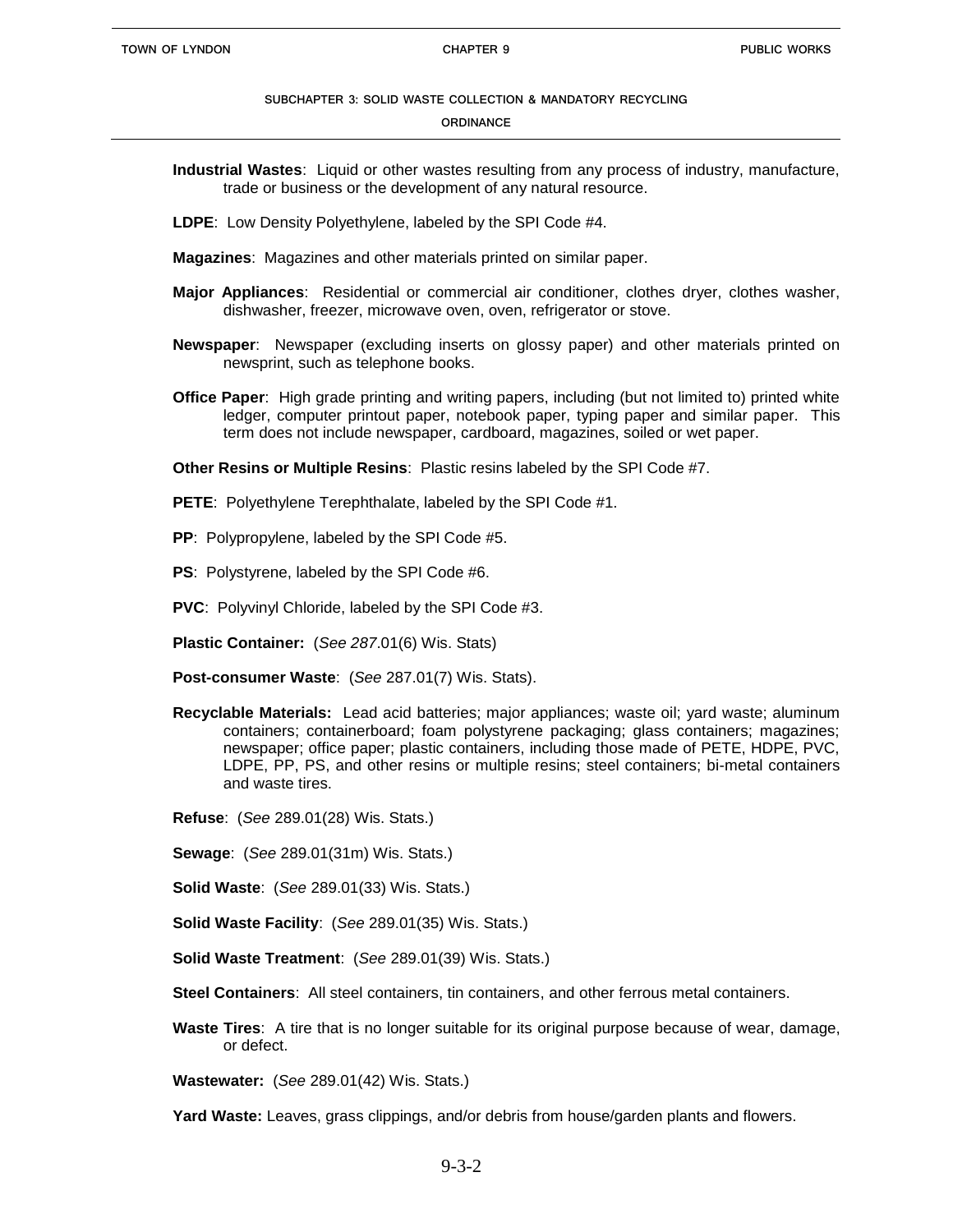**ORDINANCE**

### **9.304 COMPLIANCE**

No person shall dispose of solid waste or place any solid waste for disposal, removal, or collection by the Town, except in strict conformity with the rules and regulations of this Chapter.

# **9.305 VARIANCES**

Where strict enforcement of this Ordinance may result in undue hardship upon any party, such party may petition the Town for a variance from any portion of this Ordinance over which the Town has control. Said petition shall be in writing and shall state all grounds upon which the variance is requested. Upon a finding of undue hardship, the Town may, in its sole discretion, grant a variance, provided, however, any variance (a) must satisfy the general recycling purposes of this Chapter, (b) may not impose a greater economic burden upon the Town without additional compensation from the Applicant, and (c) may not violate state law. A variance shall be made in writing and shall remain in effect until rescinded by the Town. In granting the variance, the Town may establish such terms and conditions as he deems advisable.

### **9.306 MANDATORY SEPARATION OF RECYCLABLE MATERIALS**

All persons who occupy dwelling units in the Town, including (but not limited to) the occupants of single-family residences, duplexes, condominiums, mobile home parks, and multiple-family apartments, shall separate **recyclable materials** from all other **post-consumer waste** and shall divide the **recyclable materials** into the following-listed categories, with each category placed separately in the following-described containers. To the greatest extent practicable, separated **recyclable material** shall be kept clean and free of contaminates such as food or product residue, oil or grease, or other non-recyclable materials. Containers shall be rinsed out, and lids and labels removed.

| <b>Category</b> | <b>Type of Waste</b>                                                                                                                                                                                                                              | <b>Type of Container</b>                                                                                                                                                                    |
|-----------------|---------------------------------------------------------------------------------------------------------------------------------------------------------------------------------------------------------------------------------------------------|---------------------------------------------------------------------------------------------------------------------------------------------------------------------------------------------|
| A               | Aluminum containers, glass<br>containers, plastic containers<br>(including those made of PETE,<br>HDPE, PVC, LDPE, PP, PS and<br>other resins or multiple<br>resins), steel containers,<br>bi-metal containers and foam<br>polystyrene packaging. | Clear bag, except plastic containers<br>with handles may be placed on a<br>string, instead of in a bag.                                                                                     |
| B               | <b>Container Board</b>                                                                                                                                                                                                                            | <b>Clear bag, or securely tied into bundles,</b><br>or securely stacked into a cardboard<br>box, or securely stacked in a grocery<br>bag, none of which shall weigh more<br>than 40 pounds. |
| $\mathsf{C}$    | <b>Newspaper and Office Paper</b>                                                                                                                                                                                                                 | <b>Clear bag, or securely tied into</b><br>bundles, or securely stacked into a<br>cardboard box, or securely stacked in a<br>grocery bag, none of which shall weigh<br>more than 40 pounds. |
| D               | <b>Magazines</b>                                                                                                                                                                                                                                  | <b>Clear bag, or securely tied into bundles,</b><br>or securely stacked into a cardboard<br>box, or securely stacked in a grocery<br>bag, none of which shall weigh more<br>than 40 pounds. |
| E               | All other post-consumer waste.<br>$9 - 3 - 3$                                                                                                                                                                                                     | <b>Clear bags</b>                                                                                                                                                                           |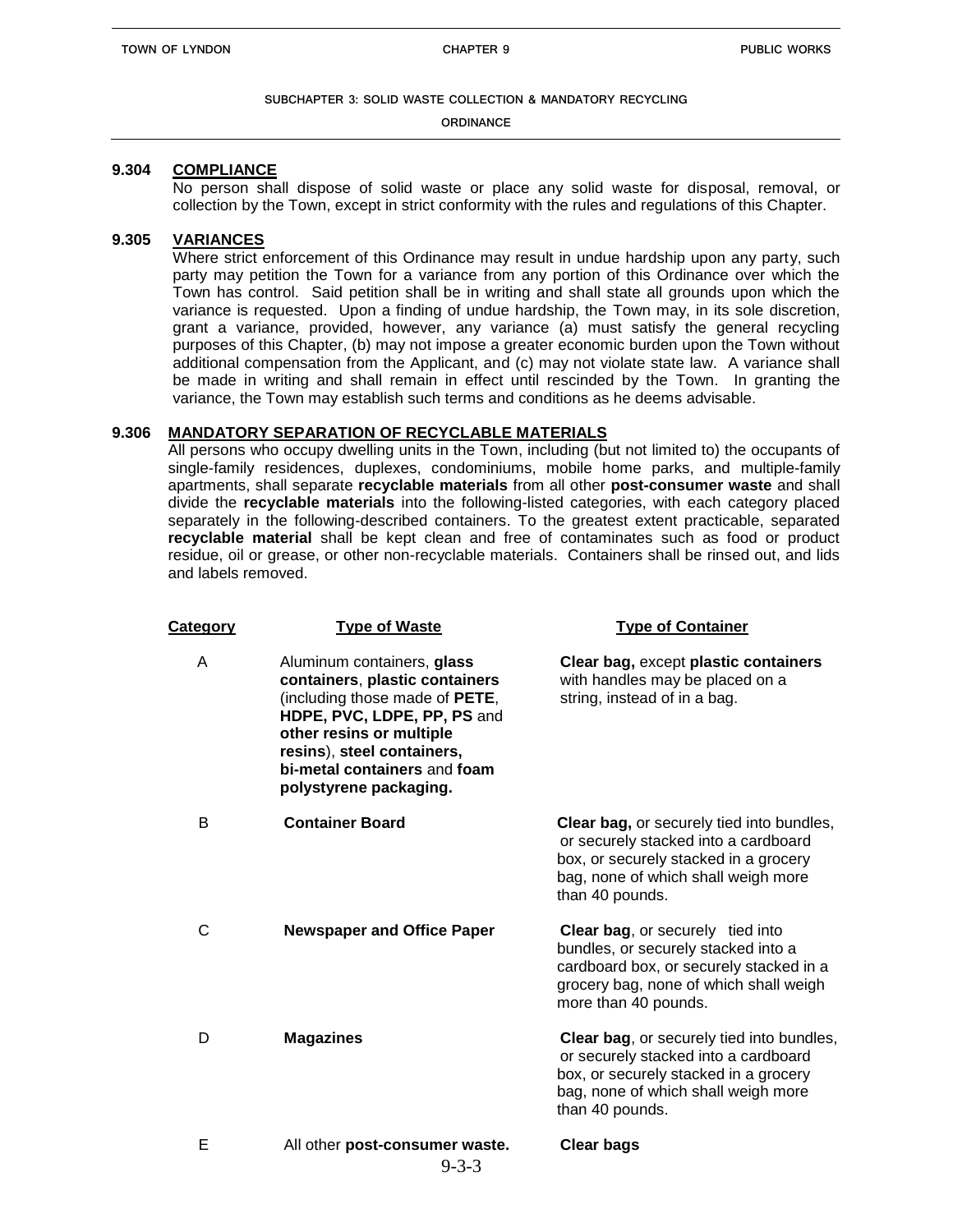#### **ORDINANCE**

### **9.307 TOWN COLLECTION**

- **(1) DWELLING UNITS:** The Town shall collect **recyclable materials** and **post-consumer waste** (except as provided in (2) below) generated by the owners and/or occupants of all dwelling units located in the Town pursuant to this Ordinance, on such dates and at such times as the Town may establish.
- **(2) COMMERCIAL, RETAIL, INDUSTRIAL, EDUCATIONAL, RELIGIOUS AND GOVERNMENTAL FACILITIES:** The owners and/or occupants of commercial, retail, industrial, educational, religious and governmental facilities located in the Town shall provide for the disposal of their own waste, in the manner required by state law.
- **(3) EXCEPTIONS TO COLLECTION:** Unless the hauler agrees otherwise, the following **recyclable materials** will not be collected by the Town, but instead, shall be managed as set forth below:
	- **(a) Lead acid batteries.** Shall be disposed of by the owner at a private waste battery disposal site or at a retail business engaged in the sale of similar batteries.
	- **(b) Major appliances.** Shall be disposed of by the owner at any facility or store which accepts such items, provided all Freon is removed by a person certified to do so.
	- **(c) Waste oil.** Shall be disposed of by the owner at any private waste oil disposal site, or at any automotive repair business which accepts waste oil.
	- **(d) Yard waste.** Shall be disposed of by the owner.
	- **(e) Waste tires.** Shall be disposed of by the owner at any waste tire disposal site, or at any retail business engaged in the purchase of waste tires.
- **(4) PLACEMENT FOR COLLECTION:** All waste collectible by the Town shall be neatly placed in proper collection containers on the owner's driveway adjacent to the road, or in such other location as may be directed by the Town or the waste hauler.
- **(5) TIME:** All waste collectible by the Town shall be placed at the location designated above not more than 24 hours before the scheduled collection time, and all containers and items not collected shall be removed therefrom not later than 24 hours following the scheduled collection time.
- **(6) STORAGE CONTAINERS:** Between the times of collection, all waste shall be placed in storage containers or storage areas which shall be nuisance-free and odor-free, and which shall be strong enough and secure enough to prevent the scattering of waste by weather conditions or animals.

# **9.308 FEES**

- **(1) PER DWELLING UNIT:** An annual Fee for waste collection service shall be charged to landowners for each dwelling unit located on the owner's real estate. The amount of the fee shall be established by separate Resolution of the Board.
- **(2) MOBILE HOME PARKS:** Fees for waste collection services shall be charged to the owner(s) of the mobile home park.
- **(3) EXEMPTIONS:** Fees shall not be charged to businesses and other entities which dispose of their own waste.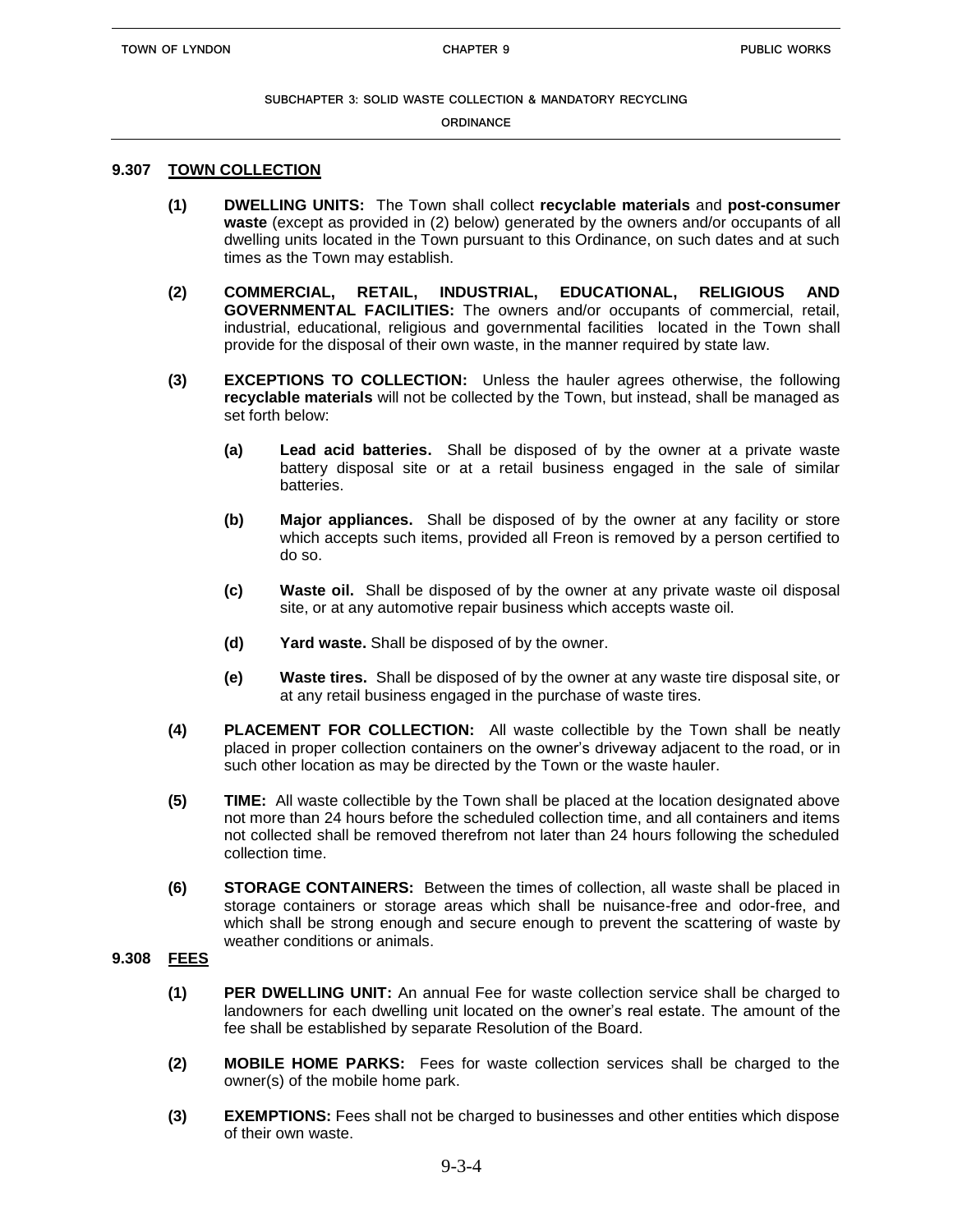#### **ORDINANCE**

**(4) PAYMENT TERMS:** Annual bills for waste collection services from April 1 to March 31 of each year shall be sent to each landowner in February. Said bills shall be paid in full on or before March 31 following receipt of the bill. If said bill is not paid when due, a late fee shall be charged, in an amount set by resolution of the Town Board. If said bill remains unpaid by the time the next real estate tax bills are being prepared, the Town shall charge an additional processing fee, in an amount set by resolution of the Town Board, and shall impose the bill, plus all additional fees, as a special charge against the benefited real estate pursuant to §66.0627 Wis. Stats.

### **9.309 PROHIBITED ACTIVITIES AND NON-COLLECTIBLES**

- **(1) DUMPING ON PUBLIC PROPERTY PROHIBITED:** No person shall dispose of or dump **solid waste** upon the roads, ditches, parks or other public property of the Town.
- **(2) DUMPING ON PRIVATE PROPERTY PROHIBITED:** No person shall dispose of or dump **solid waste** upon the property or in the receptacle of another person without the express permission of the owner of the property or receptacle.
- **(3) GARBAGE NOT GENERATED IN THE TOWN:** No person shall dump, deposit, or place for collection in the Town, any **solid waste** not generated within the corporate limits of the Town.
- **(4) SCAVENGING:** No person shall scavenge or remove any **recyclable material** placed for collection by another person without the express, written permission of such other person.
- **(5) BURNING:** No person shall burn **solid waste** in the Town, except for **yard wastes** and clean woody vegetative material. This burning ban shall not apply to entities subject to Ch. ILHR 14, Wis. Admin. Code. (NOTE: All burning at "places of employment" or "public buildings" must comply with Ch. ILHR 14, Wis. Admin. Code.)
- **(6) BURYING GARBAGE:** No person shall bury any **solid wastes** on public or private property in the Town. This section shall not apply to the burying of recognized building materials (e.g. rock, rubble, sand, etc.) in the course of construction.
- **(7) NON-COLLECTIBLE MATERIALS:** The Town shall not collect and it shall be unlawful for any person to place for collection any of the following wastes, except on those limited occasions when the Town specifically authorizes the collection of certain specified items as part of a special garbage collection pursuant to §9.310 below:
	- **(a)** Hazardous waste
	- **(b)** Toxic waste
	- **(c)** Hot or warm ashes
	- **(d)** Chemicals and paint
	- **(e)** Explosives or ammunition
	- **(f)** Drain or waste oil
	- **(g)** Flammable liquids
	- **(h)** Tires, mufflers, tail pipes, batteries and other car parts exceeding 5 pounds or 6 cubic inches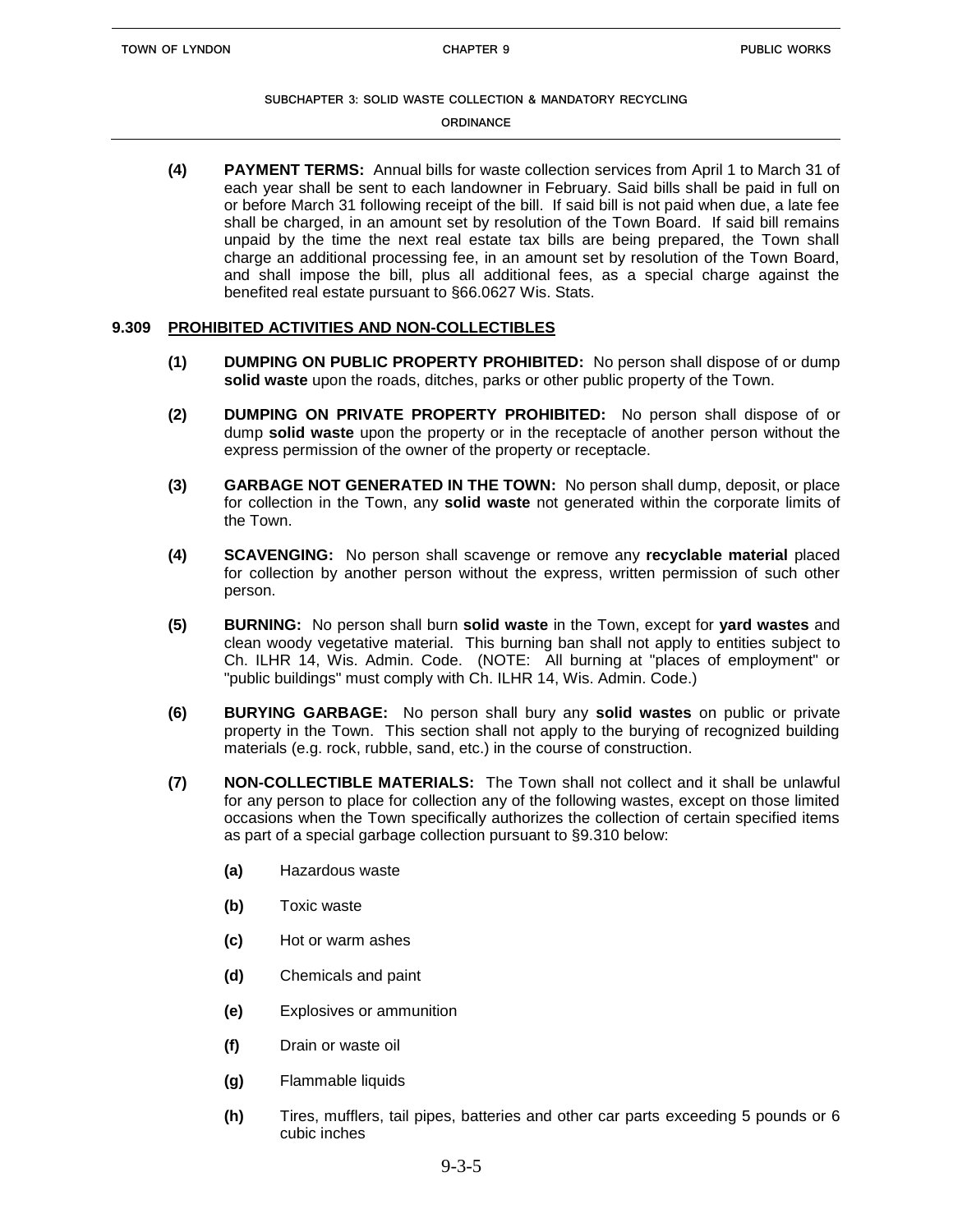#### **ORDINANCE**

- **(i)** Major appliances commonly known as "white goods" (e.g. stoves, refrigerators, dishwashers, etc.)
- **(j)** Televisions, stereos and other electronic equipment
- **(k)** Furniture, mattresses and carpeting
- **(l)** Demolition and building debris generated from the repair, remodeling, reconstruction or demolition of buildings, such as lumber, roof and sheathing scraps, rubble, broken concrete, asphalt, plaster, PVC conduit and pipe, insulation, etc.
- **(m)** Animal or human feces (this waste should be disposed of in the sanitary sewer system)
- **(n)** Pathogenic hospital or medical waste
- **(o)** Trees, logs, stumps, dirt, etc.
- **(p)** Pallets
- **(q)** Bulky items whose large size precludes or complicates their handling by normal collection crews and equipment
- **(r)** All other non-post-consumer waste

### **9.310 SPECIAL COLLECTIONS**

From time-to-time, the Town Board may authorize and conduct special garbage collections for the purpose of collecting items not regularly collected by the Town.

### **9.311 ENFORCEMENT AND PENALTIES**

- **(1) CHAPTER 25:** Except as otherwise specifically provided in this Chapter, the penalties for a violation of this Chapter shall be as provided in Chapter 25 of this Code.
- **(2) COLLECTION REFUSAL:** In addition to any other penalty provided herein, the Town may refuse to collect and dispose of any and all **solid waste** which violates this Ordinance, and may refuse to collect **solid waste** from any premises which is in violation of this Ordinance.
- **(3) LAND OWNER LIABLE:** When any **solid waste** is found to violate this Ordinance, and when the identity of the **person** responsible for generating or placing such refuse or waste cannot be readily determined, the **owner** of the land upon which such garbage is found, shall be presumed to have committed the violation for purposes of the enforcement of this Ordinance and shall be subject to the applicable penalty.
- **(4) CONSENT TO SEARCH:** Every **person** who places for collection or dumps **solid waste** in the Town, is deemed to have given consent to the Town,
	- **(a)** To inspect and search such **solid waste**, without a warrant, for the sole purpose of enforcing the provisions of the Chapter; and
	- **(b)** To remove and keep any and all items found by the Town in its search, which items constitute a violation of this Chapter or which may be used to prove a violation of this Chapter; and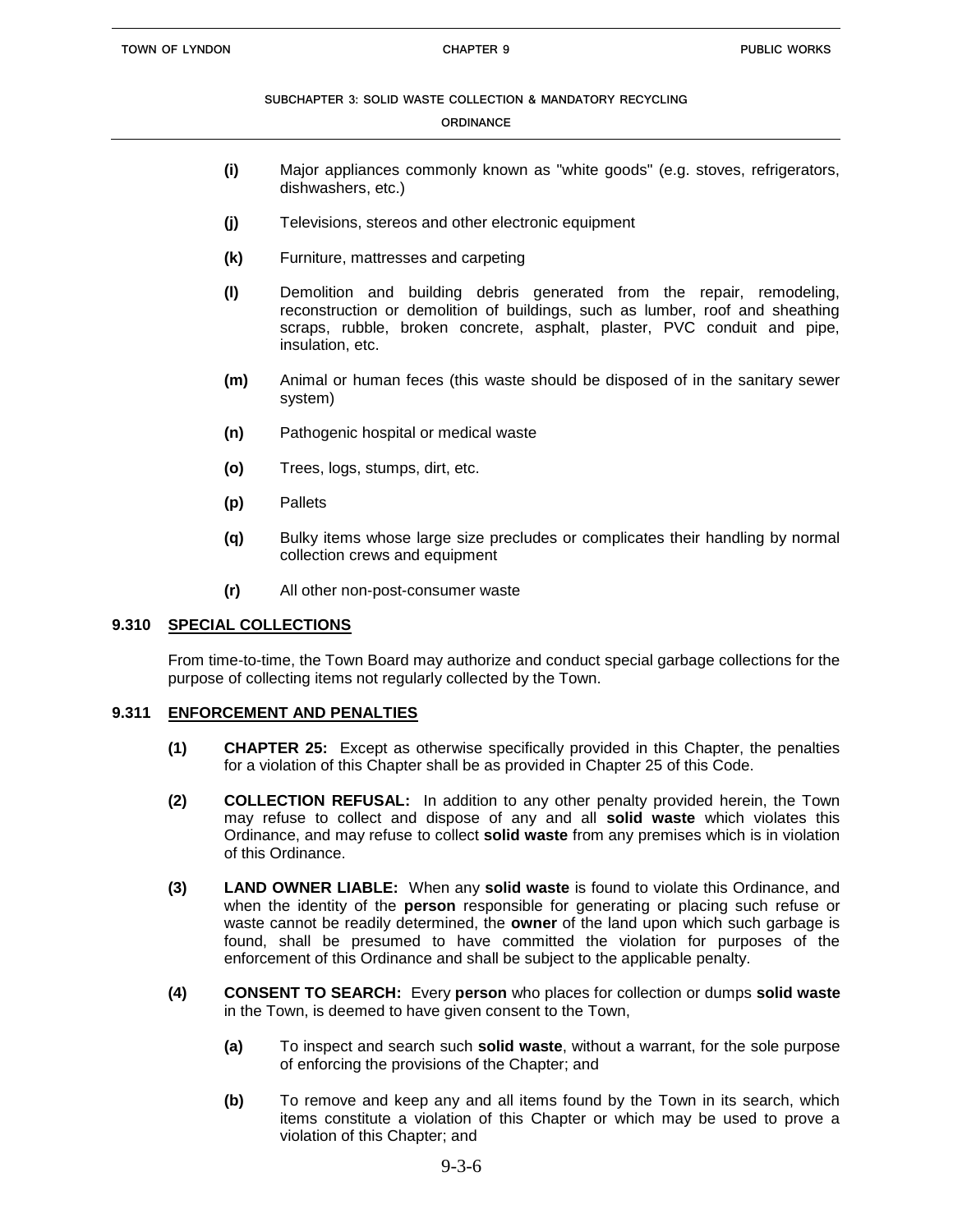**ORDINANCE**

- **(c)** To introduce such removed items into evidence in any prosecution for the violation of this Chapter.
- **(5) MULTIPLE VIOLATIONS:** Each violation, and each day a violation continues or occurs, shall constitute a separate offense hereunder. The prosecution of two or more offenses committed by the same violator may be joined into one action, and the prosecution of two or more violators for the same offense may be joined into one action.